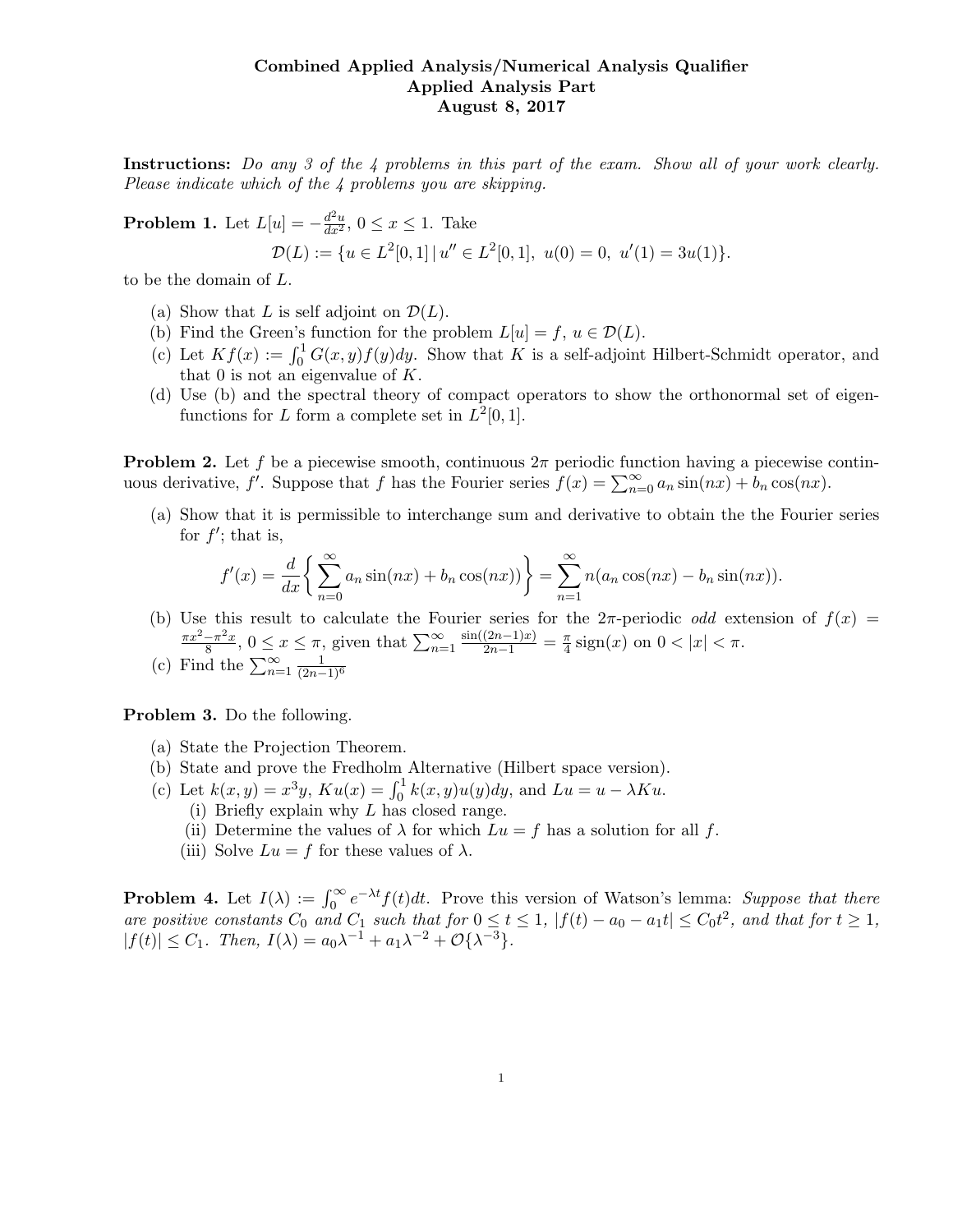## APPLIED MATHEMATICS/NUMERICAL ANALYSIS QUALIFIER

## August 8, 2017

## Numerical Analysis part, 2 hours

**Problem 1.** Let K be a non-degenerate triangle in  $\mathbb{R}^2$ . Let  $a_1$ ,  $a_2$ ,  $a_3$  be the three vertices of K. Let  $a_{ij} = a_{ji}$  denote the midpoint of the segment  $(a_i, a_j)$ ,  $i, j \in \{1, 2, 3\}$ . Let  $\mathbb{P}^1$  be the set of linear functions  $p(x_1, x_2)$  over K and  $\Sigma = {\sigma_1, \sigma_2, \sigma_3}$  be the linear forms (or degrees of freedom) on  $\mathbb{P}^1$ defined as

$$
\sigma_{ij}(p) = p(a_{ij}), \ i, j = 1, 2, 3, \ i \neq j.
$$

- (a) Show that the degrees of freedom  $\{\sigma_{12}, \sigma_{23}, \sigma_{31}\}\$  are unisolvent.
- (b) Compute the "nodal" basis of  $\mathbb{P}^1$  which corresponds to  $\Sigma = {\sigma_{12}, \sigma_{23}, \sigma_{31}}$ .
- (c) Let  $\mathcal{T}_h$  be a triangulation of the domain  $\Omega$  with polygonal boundary and let the finite dimensional space V consist of functions whose restrictions to each K are the functions from the FE  $(K, \mathbb{P}^1, \Sigma)$ . Show that in general these functions are NOT in  $H^1(\Omega)$ .
- (d) If  $M_K$  is the element "mass" matrix, evaluate its entries  $m_{ij}$ .

**Problem 2.** (a) Let  $\Omega = (0,1)$ . Assume that  $u \in H^1(\Omega)$  and let  $x_0 \in \overline{\Omega}$ . Prove that

(2.1) 
$$
||u||_{L_2(\Omega)}^2 \leq C_1 \left( u^2(x_0) + ||u'||_{L_2(\Omega)}^2 \right)
$$

with a constant  $C_1$  independent of  $x_0$ .

(b) Consider the fourth-order boundary value problem

$$
u'''' = f
$$
 in  $\Omega$ ,  $u(0) = 0$ ,  $u''(0) = 0$ ,  $u''(1) + u'(1) = 1$ ,  $u'''(1) = 0$ .

Derive a weak formulation of this problem assuming that  $f \in L_2(\Omega)$ .

- (c) Show that the weak formulation that you derived in part (b) above has a unique solution.
- (d) Using Hermite cubic finite element spaces (i.e., piecewise cubic elements lying in  $C^1(\Omega)$ ) derive a finite element method for the problem in part (b). Be sure to carefully define your finite element space.
- (e) Show that the finite element method you derived has a unique solution  $u<sub>h</sub>$  and derive an optimalorder error estimate for  $u - u_h$  in the  $H^2(\Omega)$ -norm. Hint: A correct proof will involve using an interpolation error bound. You may state and use such a bound without proving it.

**Problem 3.** Let  $u(x, t)$  be a smooth solution satisfying

$$
\partial_t u + \beta \partial_x u = 0
$$
,  $x \in \Omega := (0, 1)$ ,  $t > 0$  and  $u(0, x) = \phi(x)$ ,  $x \in \Omega$ 

where  $\beta \in \mathbb{R}$  and  $\phi$  is a given smooth function. In addition, we assume that  $u(x, t)$  satisfies the periodic boundary condition  $u(0, t) = u(1, t), t > 0$ . Let  $\mathbb{V} = \{v \in H^1(\Omega) : v(0) = v(1)\}.$ 

(a) Let  $N \in \mathbb{N} \setminus \{0\}$ , set  $h := \frac{1}{N+1}$  and consider the uniform mesh  $\mathcal{T}_h$  composed of the cells  $[x_i, x_{i+1}]$ ,  $i = 0, ..., N$ . Let  $P(\mathcal{T}_h)$  be the finite element space composed of continuous piecewise linear functions on  $\mathcal{T}_h$ . Given  $\phi_h \in \mathbb{V} \cap \mathcal{P}(\mathcal{T}_h)$  an approximation of  $\phi$ , consider the semi-discrete method: For  $t > 0$ , find  $u_h(t,.) \in \mathbb{V} \cap \mathcal{P}(\mathcal{T}_h)$  such that  $u_h(0,x) = \phi_h(x)$  and for every  $v_h \in \mathcal{P}(\mathcal{T}_h)$  with  $v_h(0) = v_h(1)$ there holds

$$
\frac{h}{2} \sum_{i=0}^{N} \left( \partial_t u_h(t, x_{i+1}) v_h(x_{i+1}) + \partial_t u_h(t, x_i) v_h(x_i) \right) + \beta \int_{\Omega} \partial_x u_h(t, x) v_h(x) dx = 0.
$$

Show that the above problem can be reformulated as a system of ODEs and express this system in matrix-vector form.

Note: we assume that as a function of  $t$ ,  $u_h(t) \to \mathbb{V} \cap \mathcal{P}(\mathcal{T}_h)$  is smooth.